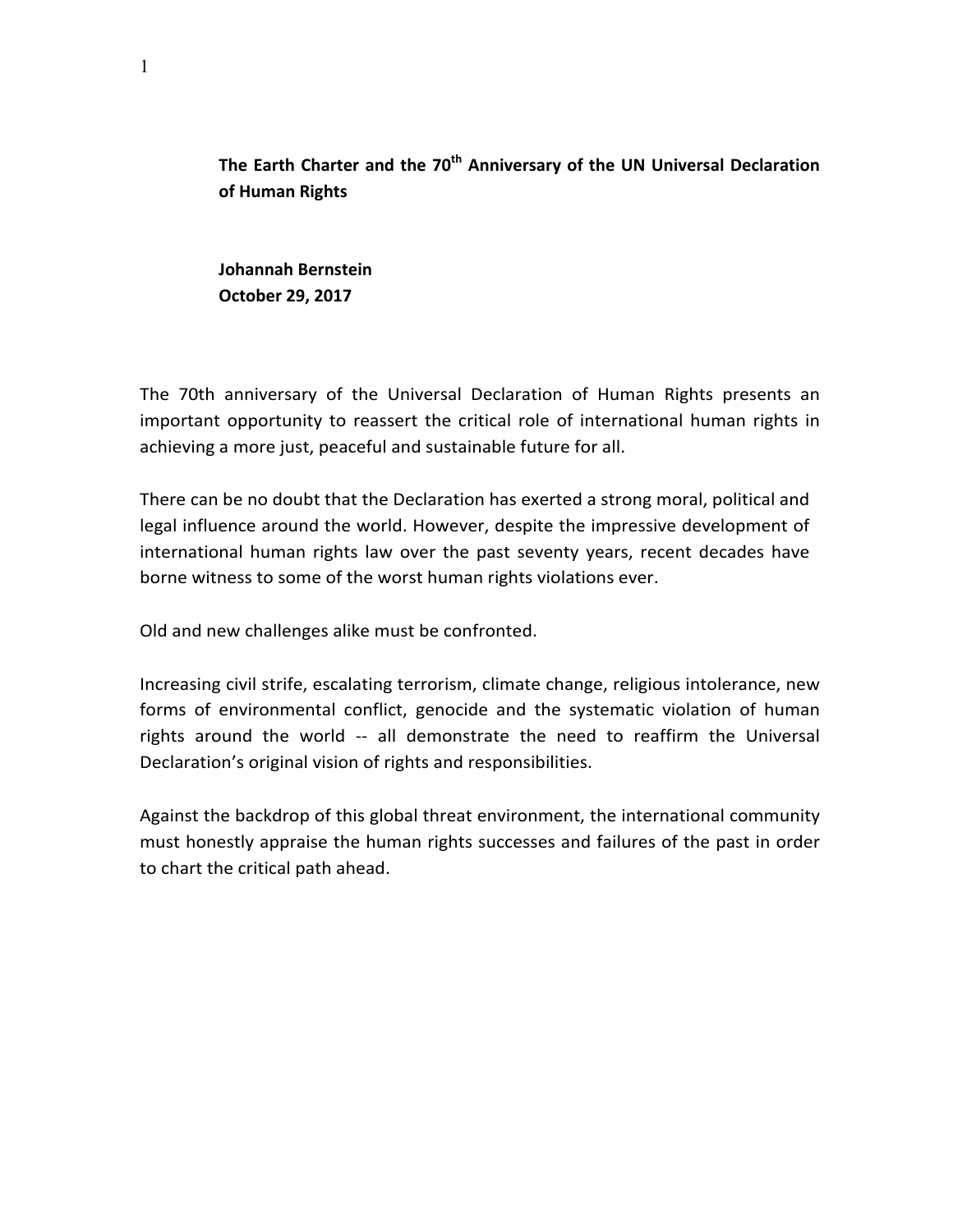However, the critical path ahead must respond to and reflect the complexity and interdependence of these global challenges.

This means new approaches and soft-law instruments such as the Earth Charter will be essential in order to support the human rights movement and as well, to help promote the global transition to sustainable development.

What is particularly unique about the Earth Charter's ethical vision? And what then are the ways in which the Earth Charter can be used as an important complement to the global human rights movement?

**First,** despite the important contribution of the Universal Declaration of Human Rights, many would argue that it is not sufficiently underpinned by global ethics and values. There is a growing body of norms and principles that are now recognised as fundamental in character, of enduring significance, and which reflect the common concerns of people of all races, cultures, religions and spiritual traditions. It is clear that the search for common values is ever-present in societies around the world.

Former UN High Commissioner for Refugees and former Dutch Prime Minister Ruud Lubbers asserted years ago:

" *Individuals are searching for a sense of their identity, for values to guide their daily lives, for a greater sense of harmony and a place for spirituality in decision-making".* 

At the UN Millennium Summit, many world leaders called for nations around the world to rally around the United Nations to make the twenty-first century the "most peaceful and hopeful period" in the history of humankind.

Certainly the resources exist to manifest this goal into reality, but in the words of Martin Lees, former Rector of the University for Peace in Costa Rica, this goal cannot be fulfilled without:

*"A transformation of thinking, new strategies and the mobilisation of public support and commitment to address the threats to peace and progress in the twenty-first century".* 

The transformation in new thinking, together with innovative forms of partnership must be grounded in common goals and shared values. Earth Charter Council Chair Professor Steven C. Rockefeller has always emphasised that the need for common values to underlie cooperative efforts are especially important when communities endeavour to address global challenges such as poverty, inequity, economic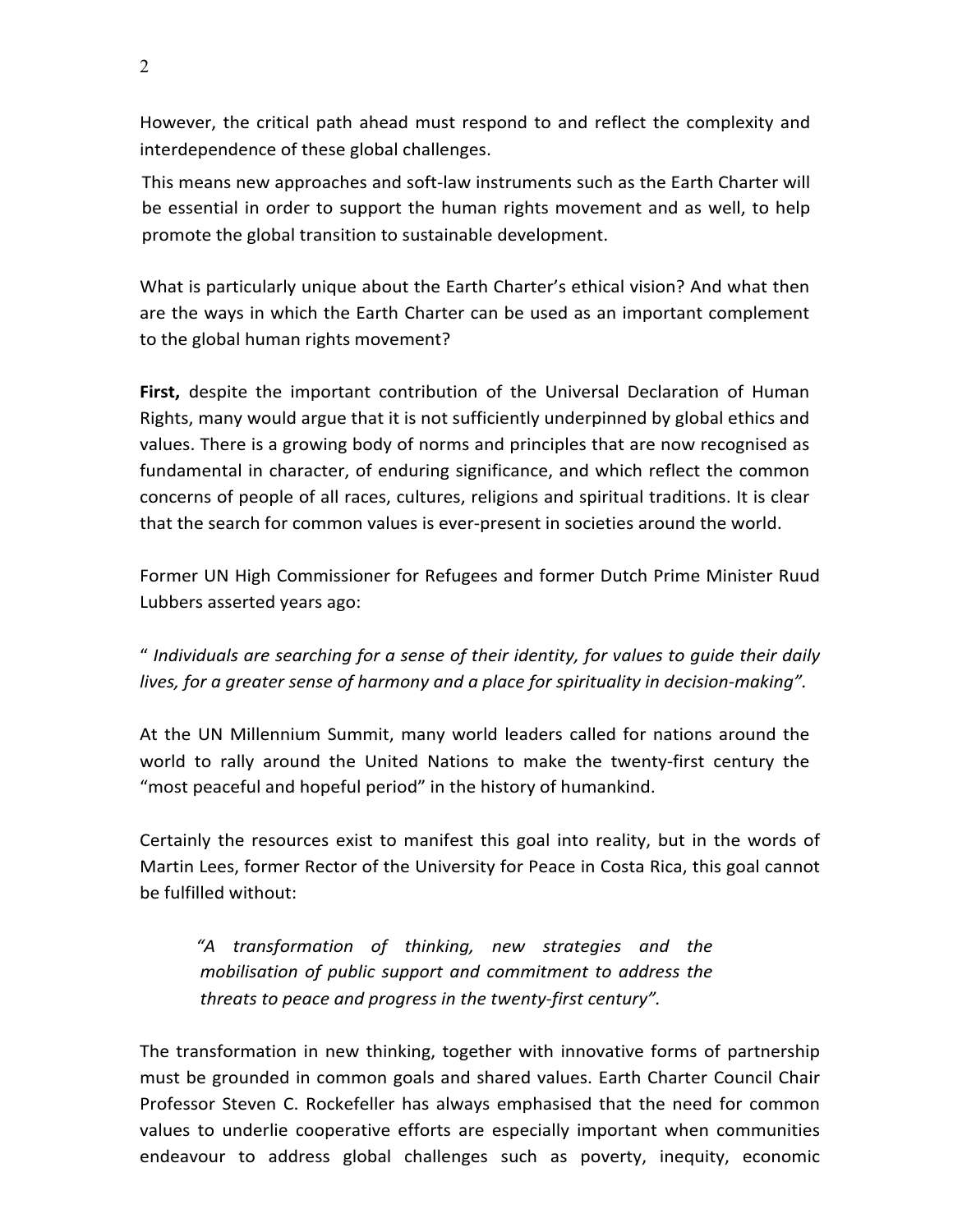proliferation, and terrorism.

This is precisely where the stated mission of the Earth Charter takes on such a profound importance:

"To establish a sound ethical foundation for the emerging global society and to help build a sustainable world based on respect for *nature, universal human rights, economic justice, and a culture of peace."*

**Second,** unlike other aspirational UN declarations such as the Universal Declaration, the Earth Charter is an expression of global interdependence, of partnership and shared responsibility for the well-being of humanity and the larger community of life.

Professor Mary Evelyn Tucker very eloquently expresses the critical importance of the Earth Charter in extending inter-generational consciousness and conscience to the entire Earth community:

*" Within the framework of the universe story, we are beginning to*  acknowledge that our common ground is the common ground of the Earth *itself.* Survival of species and the planet depends on this. Adaptation for survival is necessary for all species and thus is especially crucial now for *humans.* This adaptation will be less biological than cultural. It involves a *shift* in vision and values from a western Enlightenment mentality emphasizing radical individualism to an Earth community mentality of a *shared future."*

**Third,** the Earth Charter can play an important role supporting the Universal Declaration through its focus on participatory governance.

The Universal Declaration was adopted at a time when national governments were the dominant agents of governance. It specifically called upon the democratic governments of sovereign states to respect the rights of their citizens.

However, the new generation of global threats and challenges require new forms of participatory governance, with all actors working together in a genuine spirit of collaboration and cooperation.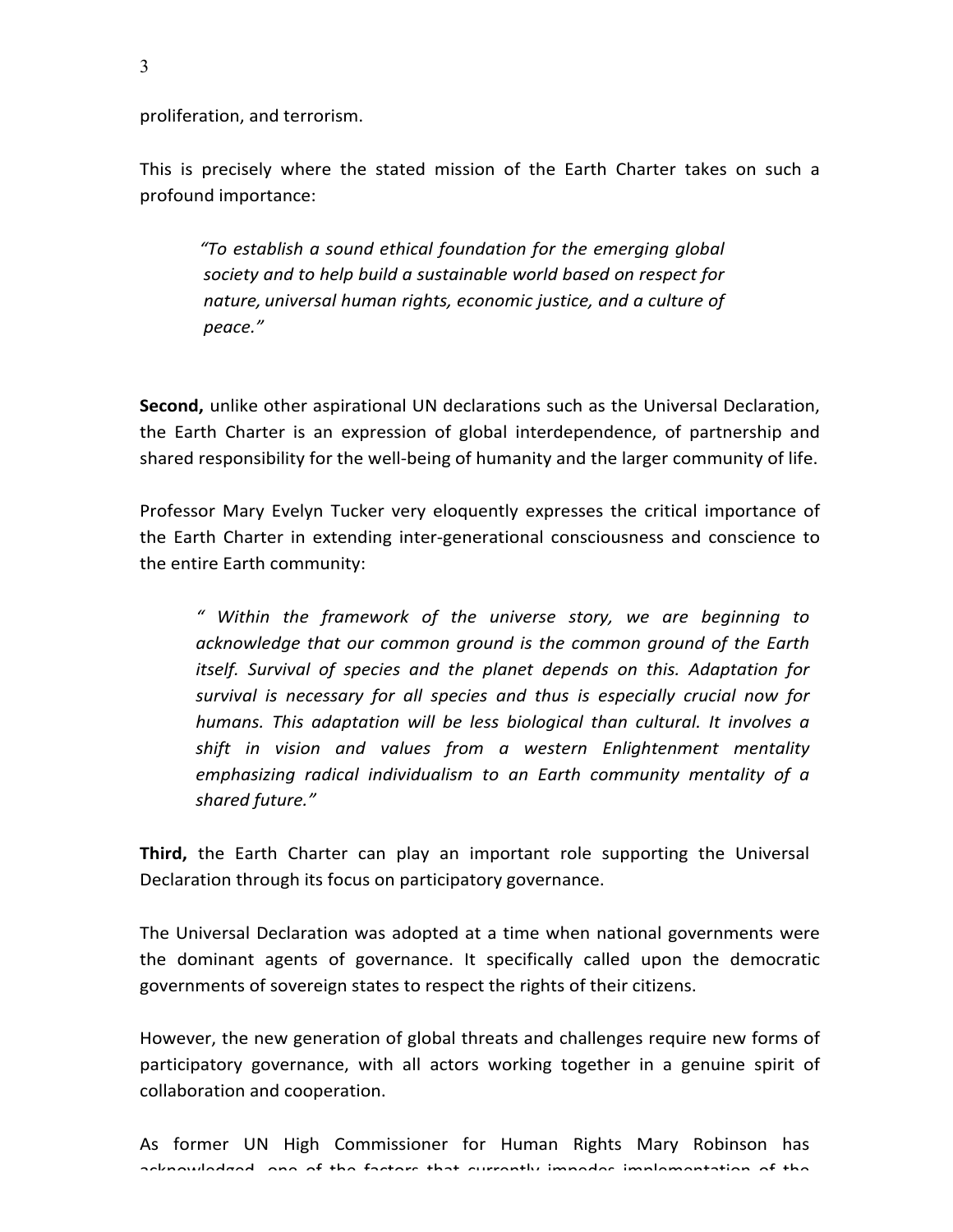marginalised communities cannot claim their human rights because of the limited resources, capacity and will of their governments, not to mention restricted access to decisionmaking.

Ms. Robinson stresses that in these cases, new forms of alliances are critical between governments, human rights organisations and other actors, which have a long-term presence in such communities.

It is important to highlight that participatory governance is not only a fundamental tenet of the Earth Charter, it also characterises the way in which the Earth Charter was actually developed, namely through one of the most transparent and participatory civil society consultation processes in history.

With regard to the principle of participatory governance, the Earth Charter stresses that the new generation of global challenges are best addressed where freedom and democracy thrive. No other governance system is competent to deal with human rights violations.

And here, the Earth Charter's governance vision is for democratic institutions in every part of the world to be strengthened and underpinned by robust commitments to solidarity, inclusiveness and accountability. Only then can decisions be made that will genuinely uphold the balance of public interests, as opposed to the balance of political powers.

In this new millennium, where a record number of individuals live under democratic governance systems, no government can claim legitimacy unless its civil society is empowered to play a central role in protecting its local communities, countering extremist ideologies and participating in decision-making at all levels.

The Earth Charter was designed to inspire all state and non-state actors to assume leadership and responsibility in the creation of a new form of politics that places justice, peace, democracy, human rights and environmental protection at the core of decision-making.

**Fourth,** the Earth Charter can also support the Universal Declaration through its integrated ethical vision for sustainable development.

The Earth Charter is grounded in the recognition of the fundamental indivisibility and interdependence of the values of environmental protection, human rights, equitable human development, peace and non-violence.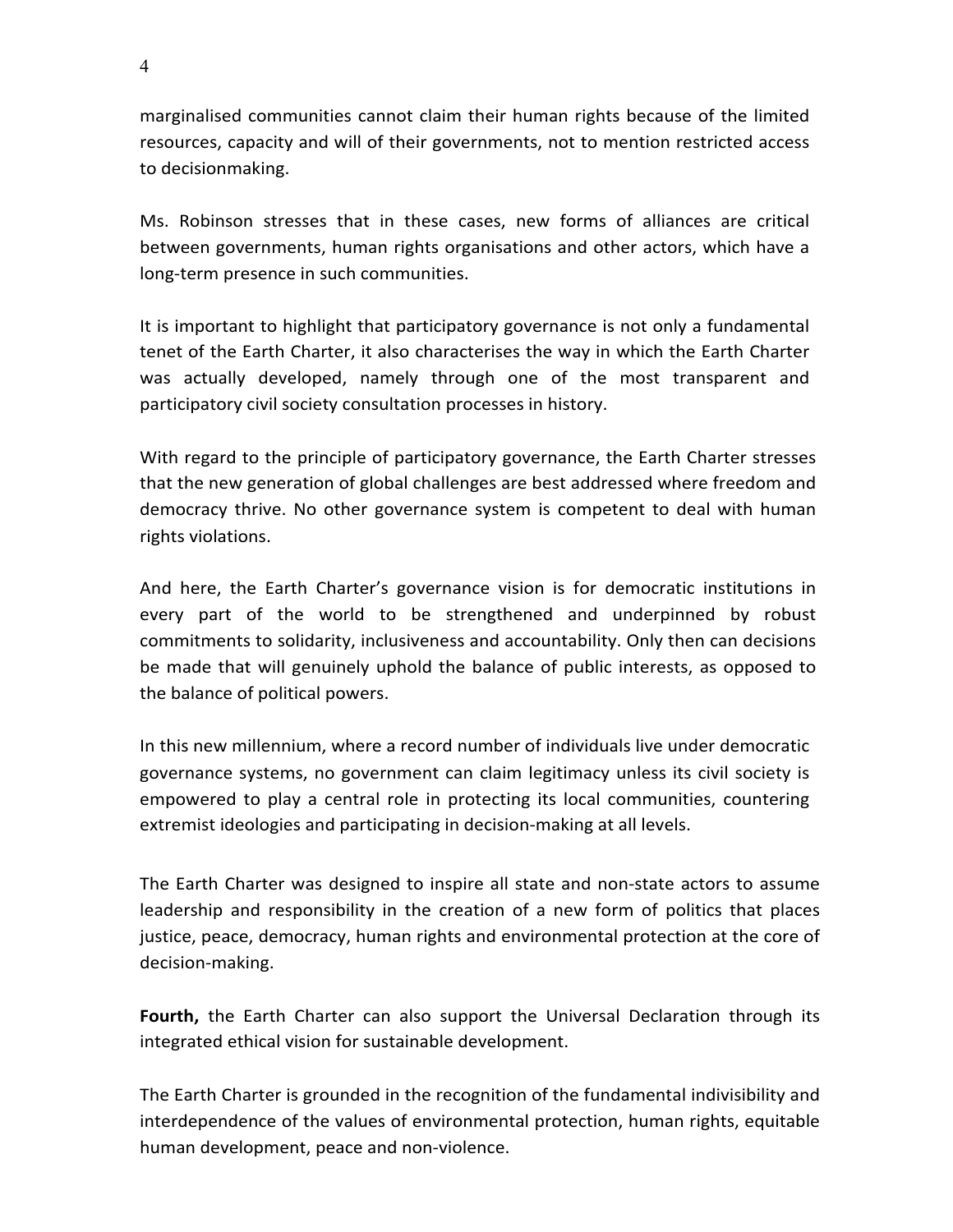This comprehensive framework is an important complement to the Universal Declaration and will greatly facilitate efforts to address the new generation of complex, multiple and interlinking drivers that perpetuate human rights abuses around the world. Of course the "war on terror" is an example of a new phenomenon, which as Human Rights Watch's Director of Terrorism and Counterrorism Joanne Mariner points out, have raised in themselves serious human rights concerns.

On the other hand, as Martin Lees points out, the new generation of threats do not just arise from the "willful consequences of conflict" but also from many other pressures such as environmental resource scarcity, poverty, famine, pollution, and disease, and the collapse in "failed states" of the "minimum social and political capabilities essential to preserve the framework of stable, peaceful societies".

Since the international community is increasingly called upon to *"manage systemic problems of increasing complexity and under conditions of dynamic change,*  substantial uncertainty, and risk", as Lees describes, it is clear that the responses must be sufficiently systematic, interdisciplinary, and grounded in a new ethos of international solidarity and cooperation and other shared ethical principles.

In all of these respects, the Earth Charter provides an important guide by highlighting the interrelated issues of environment, justice, and peace as lying at the heart of our global challenges and by providing an integrated set of ethics and practices to address the complex interaction between these issues.

With its integrated set of ethical guidelines, the Earth Charter not only supports the Universal Declaration and the global human rights movement, it also provides a stronger basis for developing meaningful and effective solutions for the new generation of global survival challenges.

The Charter's ethical vision is designed to inspire all members of the human family to identify ourselves, not only with the human communities of which we are members, but also with the larger community of life, of which we are a part.

Now more than ever, the international community needs the Earth Charter to help secure the global transition to sustainable development, of which the realisation of human rights is an integral part.

But what has become patently clear in recent years is that the global transition to sustainable development is not just about reducing humanity's ecological footprint.